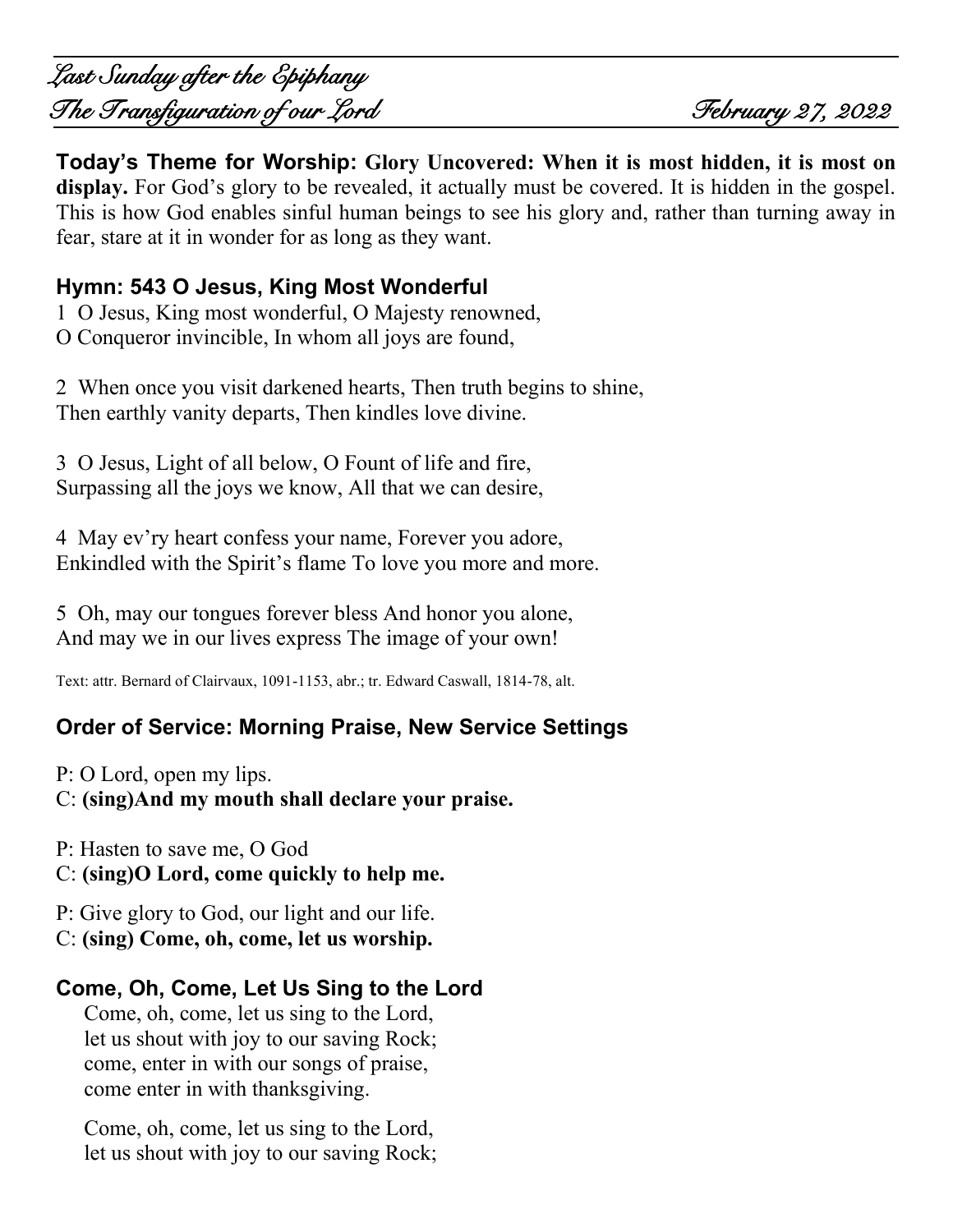come, enter in with our songs of praise, come enter in with thanksgiving.

You are a great and a wondrous God, cupping in your hands all the depths of earth. You made the hills and the mountains high, you made the seas and the dry land.

Come, oh, come, let us sing to the Lord, let us shout with joy to our saving Rock; come, enter in with our songs of praise, come enter in with thanksgiving.

Come, let us worship and, bowing low, kneel before the One who has made us all. You are God whom we call our own, we are the flock that you shepherd.

Come, oh, come, let us sing to the Lord, let us shout with joy to our saving Rock; come, enter in with our songs of praise, come enter in with thanksgiving.

### **Confession and Absolution**

P: Dear friends, let us approach God with a true heart and confess our sins, asking him in the name of our Lord Jesus Christ to forgive us.

Stanza 1

O Jesus, Lamb of God, you are My comfort and my guiding star; I come, a sinner, trustingly And bring my many sins with me.

C: **O Lord, do not rebuke me in your anger or discipline me in your wrath. My guilt has overwhelmed me like a burden too heavy to bear. I am bowed down and brought very low; I groan in anguish of heart. I confess my iniquity; I am troubled by my sin. O Lord, do not forsake me; be not far from me. Come quickly to help me, O Lord my Savior.**  *(selected verses from Psalm 38)*

Stanza 2

O Lord, my sin indeed is great; I groan beneath the dreadful weight. Be merciful to me I pray; Take guilt and punishment away.

SILENT CONFESSION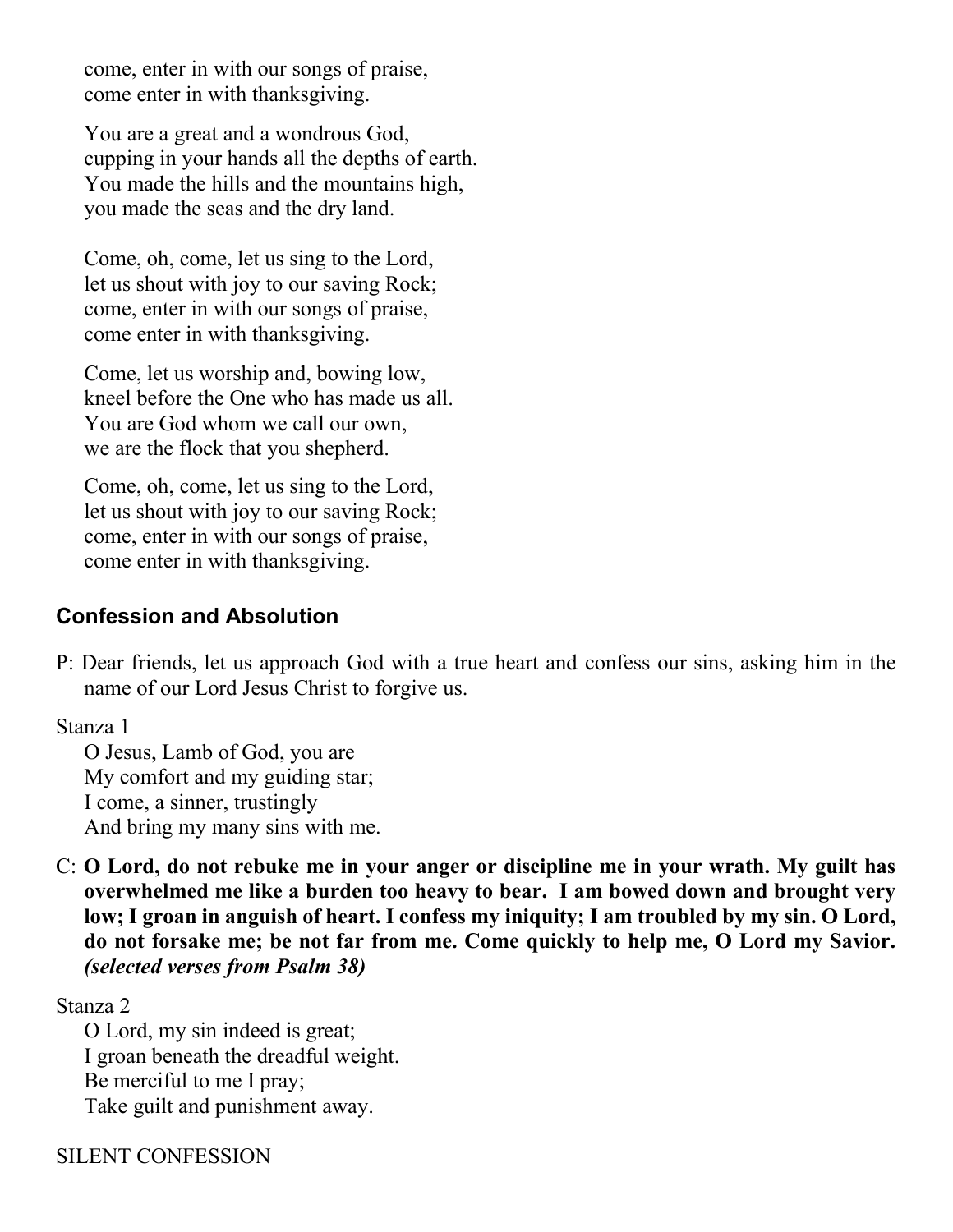Stanza 3

Saint John the Baptist points to you And bids me cast my sin on you, For you have left your throne on high To suffer for the world and die.

- P: Because of his great love for us, God, who is rich in mercy, made us alive in Christ even when we were dead in transgressions - it is by grace you have been saved. In Jesus you have redemption through his blood, the forgiveness of sins, in accordance with the riches of God's grace. *(Ephesians 2:4-5 & 1:7)*
- *C:* **We have been brought from death to life. Sin shall not be our master, because we are not under law, but under grace.** *(Romans 6:13-14)*

#### Stanza 4

Help me to change my ways, O Lord, And gladly to obey your Word. While here I live, abide with me, Then take me home eternally.

# **Psalm 63** (p. 6)

*Refrain (congregation sings)* In the morning I will sing, I will sing glad songs to you, I will sing glad songs of praise to you. I will sing glad songs of praise to you.

O God, you are my God; for you I long; for you my soul is thirsting. My body pines for you like a dry, weary land without water. So I gaze on you in the sanctuary to see your strength and your glory

*Refrain (congregation sings)* In the morning I will sing, I will sing glad songs to you, I will sing glad songs of praise to you. I will sing glad songs of praise to you.

For your love is better than life, my lips will speak your praise. So I will bless you all my life, in your name I will lift up my hands. My soul shall be filled as with a banquet, my mouth shall praise you with joy. *Refrain (congregation sings)*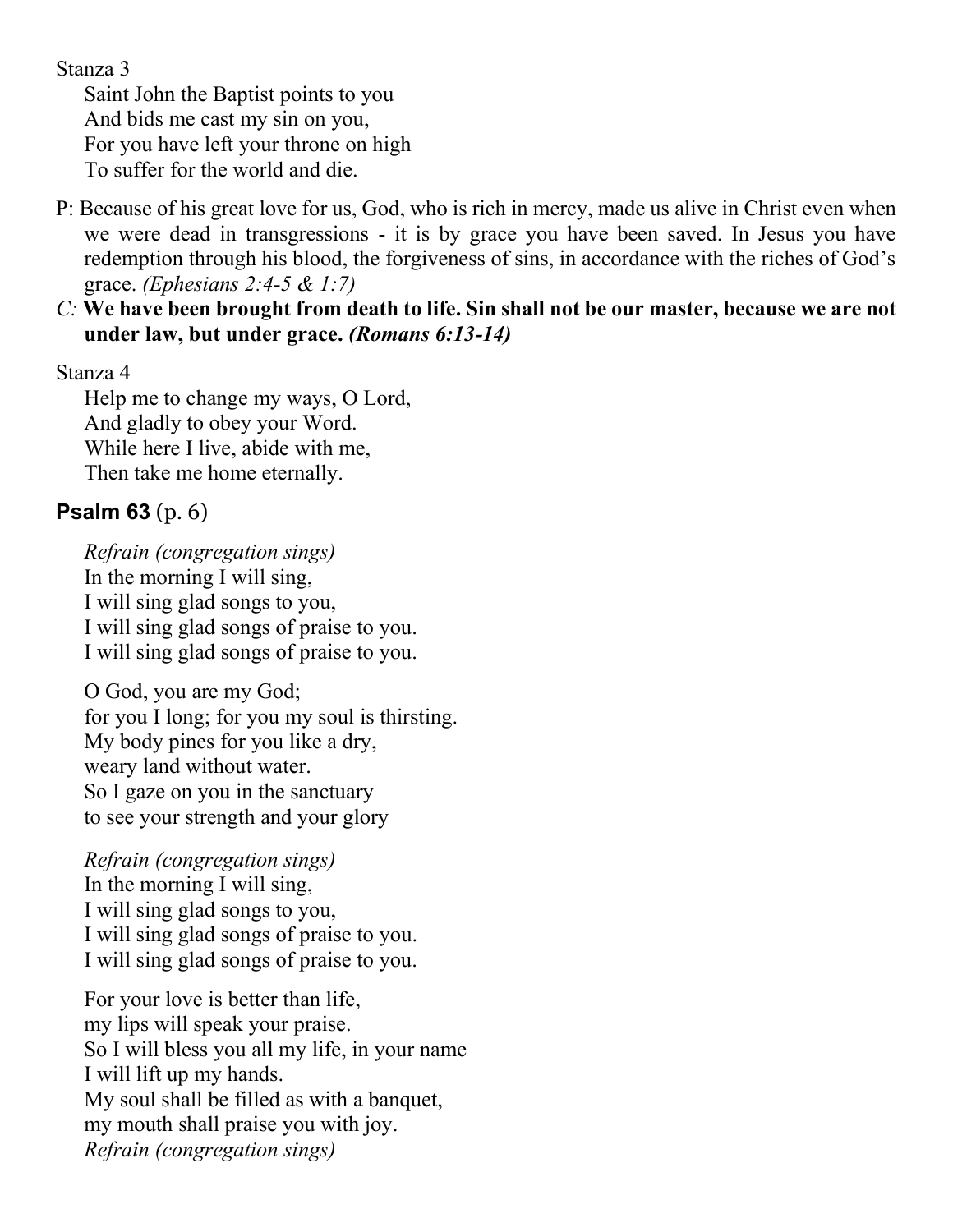In the morning I will sing, I will sing glad songs to you, I will sing glad songs of praise to you. I will sing glad songs of praise to you.

On my bed I remember you. On you I muse through the night, for you have been my help; in the shadow of your wings I rejoice. My soul clings to you; your right hand holds me fast.

*Refrain*

In the morning I will sing, I will sing glad songs to you, I will sing glad songs of praise to you. I will sing glad songs of praise to you.

### **First Reading Exodus 34:29-35**

<sup>29</sup>When Moses came down from Mount Sinai, with the two tablets of the Testimony in his hand as he came down from the mountain, Moses did not realize that the skin of his face was shining because he had been speaking with the LORD. <sup>30</sup>When Aaron and all the people of Israel saw Moses, they were amazed that the skin of his face was shining, so they were afraid to come close to him. <sup>31</sup>Moses called to them, so Aaron and all the rulers of the community returned to him, and Moses spoke to them. <sup>32</sup>Afterward all the people of Israel came close to him, and he gave them all of the commands that the LORD had spoken to him on Mount Sinai. <sup>33</sup>When Moses was finished speaking with them, he put a veil over his face. <sup>34</sup>But whenever Moses went in before the LORD to speak with him, he would take the veil off until he came out again. Then he would come out and tell the people of Israel what he had been commanded. <sup>35</sup>Whenever the people of Israel saw Moses' face, they would see that the skin of Moses' face was shining. Then Moses would put the veil on his face again, until he went in to speak with the LORD again.

### **Children's Choir We Are Singing**

#### **Second Reading 2 Corinthians 3:7-18**

<sup>7</sup> If the ministry that brought death (which was engraved in letters on stone) came with glory, so that the Israelites could not look directly at the face of Moses because of the glory of his face (though it was fading),  $8$  how will the ministry of the spirit<sup>[\[a\]](https://www.biblegateway.com/passage/?search=2+Corinthians+3%3A7-18&version=EHV#fen-EHV-28837a)</sup> not be much more glorious?  $9$  For if the ministry that brought condemnation has glory, the ministry that brought righteousness has even more glory. <sup>10</sup> In fact, in this case, what was glorious is no longer very glorious, because of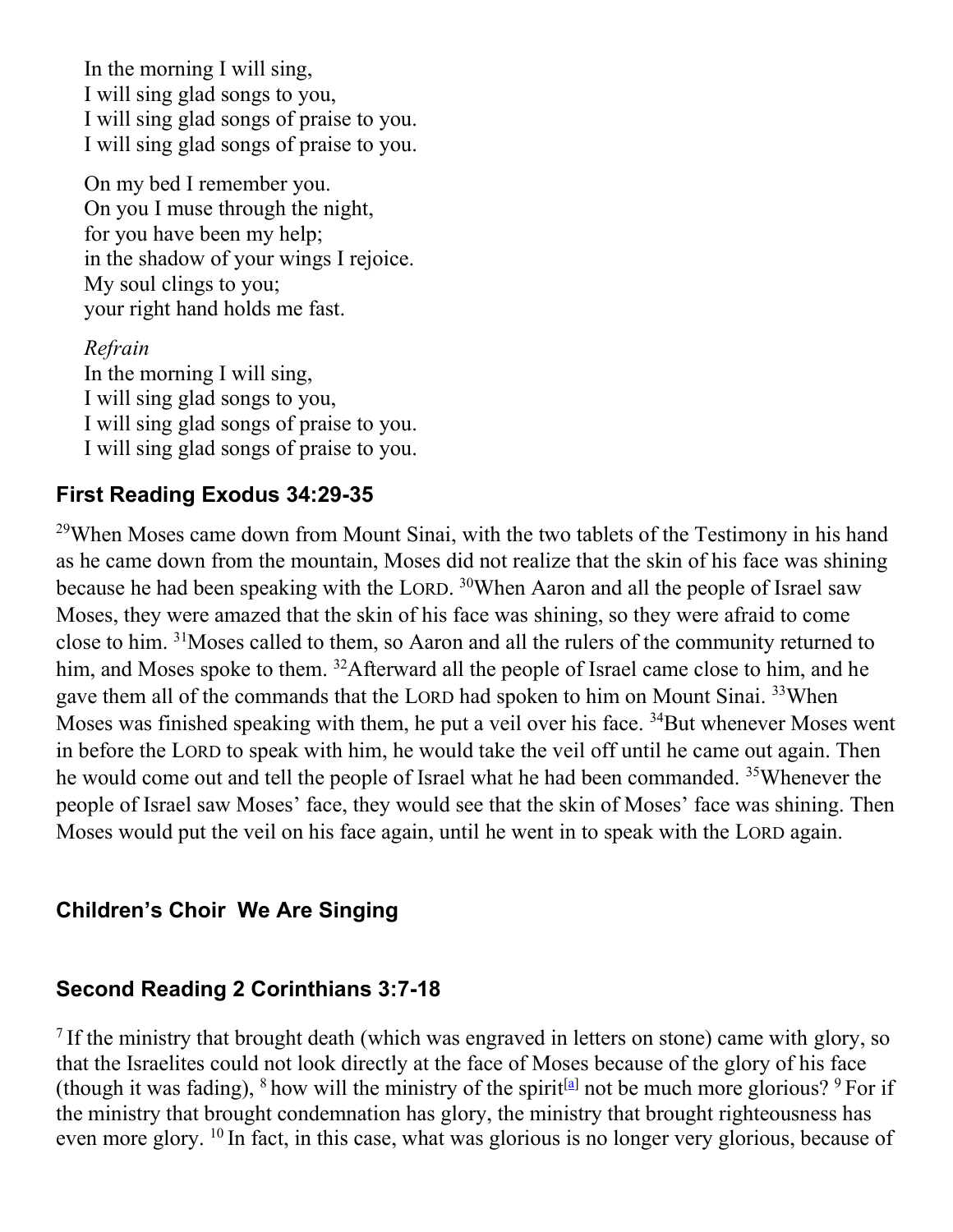the greater glory of that which surpasses it.  $11$  Indeed, if what is fading away was glorious, how much more glorious is that which is permanent!

 $12$  Therefore, since we have this kind of hope, we act with great boldness.  $13$  We are not like Moses, who put a veil over his face, so that the Israelites could not continue to look at the end of the radiance, as it was fading away.  $^{14}$  In spite of this, their minds were hardened. Yes, up to the present day, the same veil remains when the Old Testament is read. It has not been removed because it is taken away only in Christ. <sup>15</sup> Instead, to this day, whenever Moses is read, a veil lies over their hearts. <sup>16</sup> But whenever someone turns to the Lord, the veil is taken away. <sup>17</sup> Now the Lord is the Spirit, and where the Spirit of the Lord is, there is freedom.  $18$  But all of us who reflect the Lord's glory with an unveiled face are being transformed into his own image, from one degree of glory to another. This too is from the Lord, who is the Spirit.

# **Gospel Luke 9:28-36**

 $^{28}$ About eight days after he said these words, Jesus took Peter, John, and James and went up on the mountain to pray. <sup>29</sup>While he was praying, the appearance of his face changed, and his clothing became dazzling white. <sup>30</sup>Just then, two men, Moses and Elijah, were talking with him! <sup>31</sup>They appeared in glory and were talking about his departure, which he was going to bring to fulfillment in Jerusalem.

 $32$ Peter and those with him were weighed down with sleep, but when they were completely awake, they saw his glory and the two men standing with him.

<sup>33</sup>As the men were leaving Jesus, Peter said to him, "Master, it is good for us to be here. Let's make three tents: one for you, one for Moses, and one for Elijah." He did not realize what he was saying.

<sup>34</sup>While he was saying these things, a cloud came and overshadowed them. They were afraid as they went into the cloud. <sup>35</sup>Then a voice came out of the cloud, saying, "This is my Son, whom I love. Listen to him!" <sup>36</sup>After the voice had spoken, they found Jesus alone. They kept this secret and told no one in those days any of the things they had seen.

### **Seasonal Response**

P: We have seen his glory, the glory of the one and only Son, who came from the Father, full of grace and truth.

## **Hymn of the Day: 388 Down from the Mount of Glory**

1 Down from the mount of glory Came Jesus Christ, our Lord. Recall the wondrous story, Rich gem in sacred Word. Again your faith will view him In double glory here; The greater homage due him Will in your life appear.

2 Transfigured, Christ, the lowly, Stood radiant in the light, Light found in Godhead solely, For human eyes too bright. Then came a voice from heaven, Confirmed what here we see; The words "my Son" were given To seal his deity.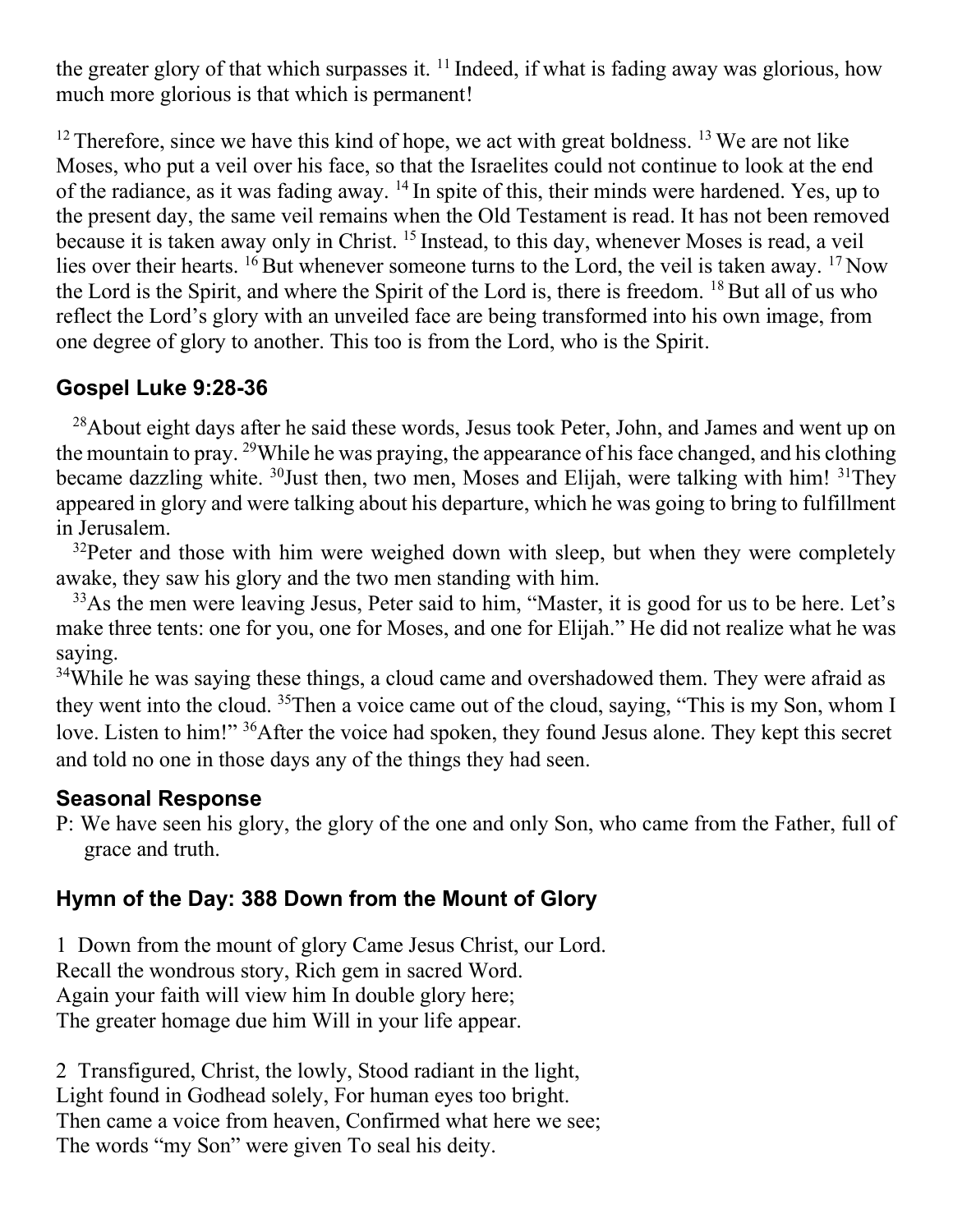3 Yet mark this glory hidden! See him the mount descend And, by the Father bidden, His willing footsteps bend To seek humiliation In deepest depths of woe, To suffer degradation No mind can probe or know.

4 Strange how his journey ended! In love that is his fame Our Lord again ascended A mount-the hill of shame. Upon the cross he proffered Himself to agony; His holy soul he offered To set the guilty free.

5 Then hail the double glory Of Jesus Christ, our Lord, And let the wondrous story Full peace and joy afford! The holy mount acclaims him The majesty divine; Mount Calvary proclaims him Redeemer-yours and mine.

Text: Werner H. Franzmann, 1905-96. © 1968 Werner H. Franzmann. All rights reserved. Used by permission.

### **Sermon**

# **You are God; We Praise You** (p. 7)

You are God; we praise you. You are Lord; we acclaim you. To you, O Father holy, all creation offers praise.

With the angels in heaven, We praise you, we praise you! With cherubim and seraphim, We praise you, we praise you! With apostles and prophets, We praise you, we praise you! With the martyrs and your holy Church We sing in endless praise! You are God; we praise you. You are Lord; we acclaim you. To you, O Father holy, all creation offers praise.

Creator of all things We praise you, we praise you! O Jesus Christ, the Son of God, We praise you, we praise you! O Spirit, most holy, We praise you, we praise you! To the Trinity most blessed, We sing in endless praise!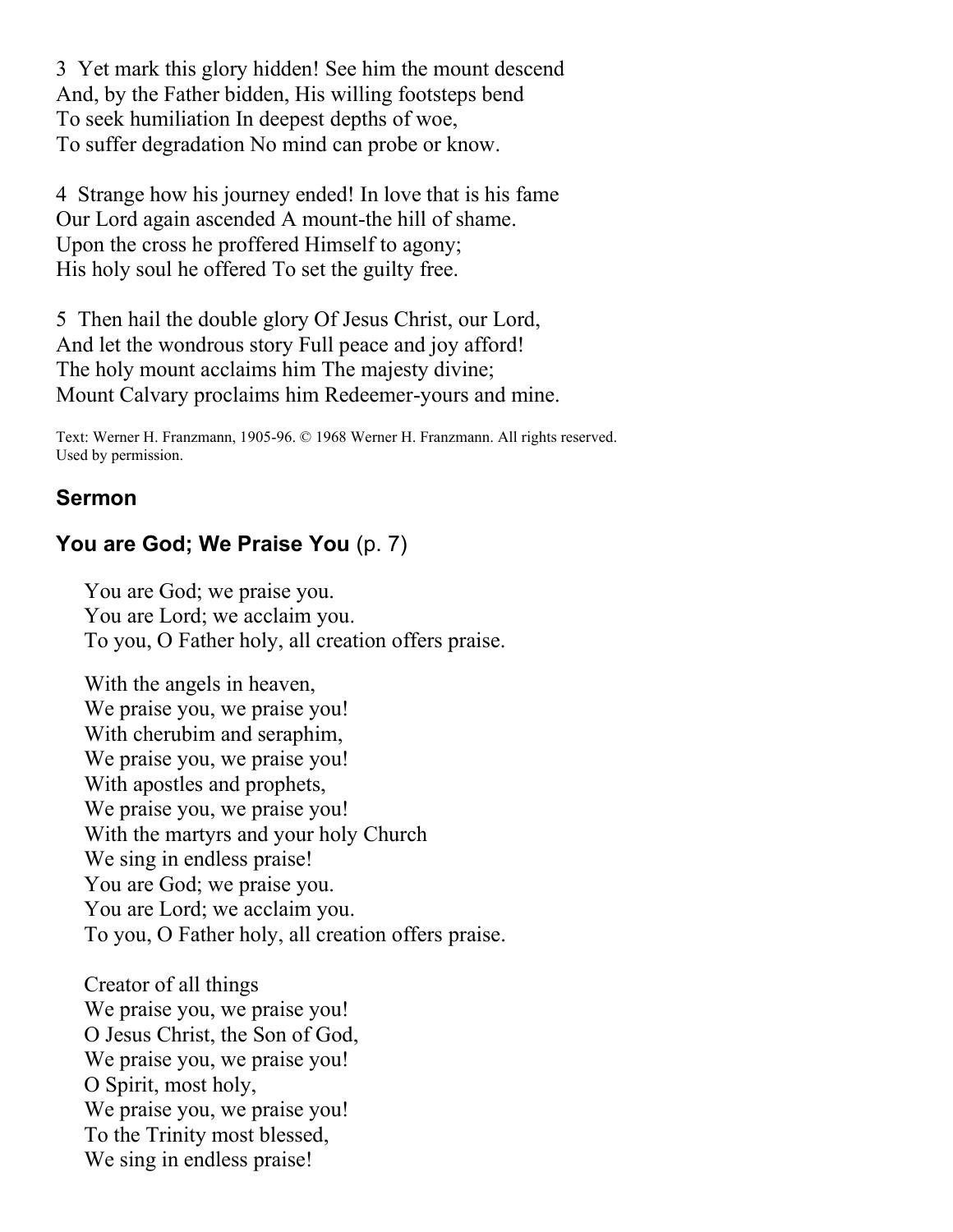You are God; we praise you. You are Lord; we acclaim you. To you, O Father holy, all creation offers praise.

O Christ, King of glory, We praise you, we praise you! You became a man to set us free; We praise you, we praise you! You have risen to free us; We praise you, we praise you! And with all your saints in glory, We sing in endless praise!

You are God; we praise you. You are Lord; we acclaim you. To you, O Father holy, all creation offers praise, all creation offers praise, all creation offers praise.

## **Offering**

You can give your offerings from your smartphone with the new **Vanco Mobile** app, which can be downloaded for free at Google Play or the App Store. You can also give at [holytrinitylutheranwyoming.com](http://holytrinitylutheranwyoming.com/) by clicking the Offerings link at the top of the page. If you have any questions about any of these options, please contact Dave Vogel at [financialsecretary@holytrinity-wels.net](mailto:financialsecretary@holytrinity-wels.net) or 616-808-6320.



# **Preschool – Praise Him, Praise Him, All You Little Children**

## **Preschool and Children's Choir – Luther's Morning Prayer**

### **Lord, Have Mercy** (p. 10)

P: In the morning, O Lord, I call to you; be merciful to me and hear my prayer. C: *(sing)* **Lord, have mercy. Christ, have mercy. Lord, have mercy.**

## **Lord's Prayer**

**Our Father in heaven, hallowed be your name, your kingdom come,**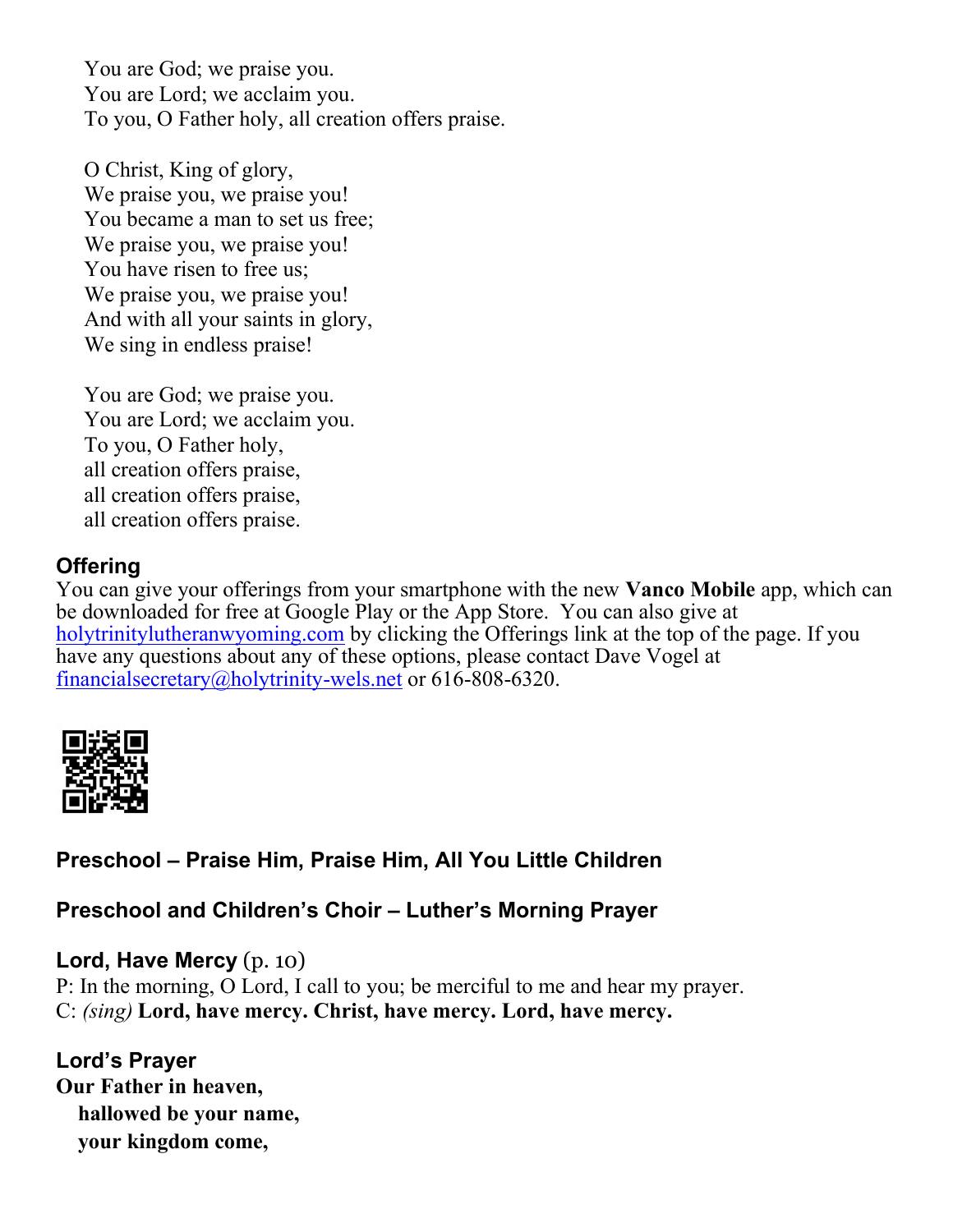**your will be done on earth as in heaven. Give us today our daily bread. Forgive us our sins, as we forgive those who sin against us. Lead us not into temptation, but deliver us from evil. For the kingdom, the power, and the glory are yours now and forever. Amen.**

#### **Prayer of the Church**

#### **Hymn 633 Speak O Lord**

1 To receive the food of your Holy Word. Take your truth, plant it deep in us; Shape and fashion us in your likeness That the light of Christ might be seen today In our acts of love and our deeds of faith. Speak, O Lord, and fulfill in us All your purposes for your glory.

2 Teach us, Lord, full obedience, Holy reverence, true humility. Test our thoughts and our attitudes In the radiance of your purity. Cause our faith to rise, cause our eyes to see Your majestic love and authority. Words of pow'r that can never fail, Let their truth prevail over unbelief.

3 Speak, O Lord, and renew our minds; Help us grasp the heights of your plans for us. Truths unchanged from the dawn of time, That will echo down through eternity. And by grace we'll stand on your promises, And by faith we'll walk as you walk with us. Speak, O Lord, till your Church is built And the earth is filled with your glory